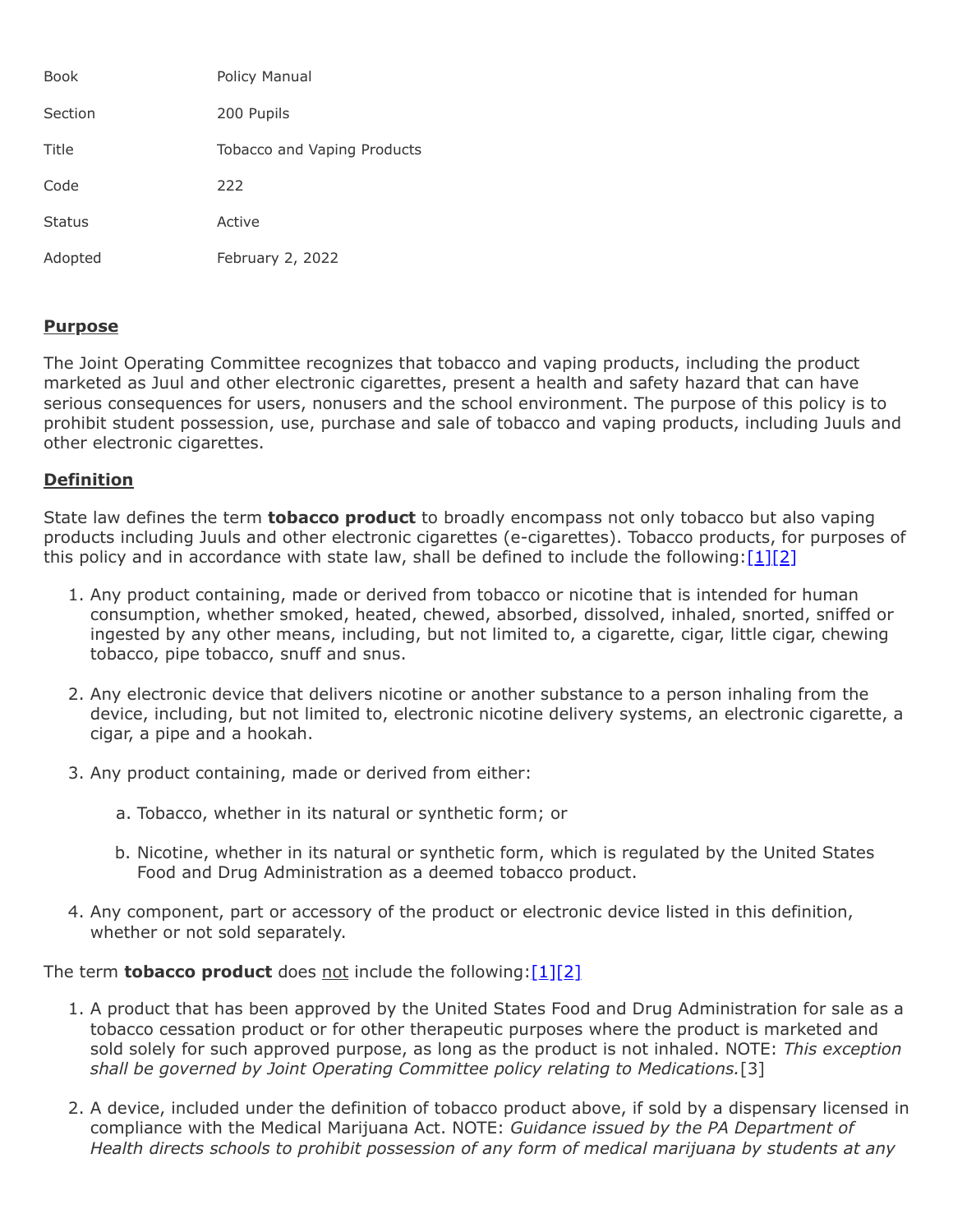*time on school property or during any school activities on school property. This exception shall be governed by Joint Operating Committee policy relating to Controlled Substances/Paraphernalia.*[4]

# **Authority**

The Joint Operating Committee prohibits possession, use, purchase or sale of tobacco and vaping products, including the product marketed as Juul and other e-cigarettes, regardless of whether such products contain tobacco or nicotine, by or to students at any time in a school building; on school buses or other vehicles that are owned, leased or controlled by the school; on property owned, leased or controlled by the school; or at school-sponsored activities that are held off school property[.\[1\]](http://www.legis.state.pa.us/cfdocs/legis/LI/consCheck.cfm?txtType=HTM&ttl=18&div=0&chpt=63&sctn=5&subsctn=0)[\[2\]](http://www.legis.state.pa.us/cfdocs/legis/LI/consCheck.cfm?txtType=HTM&ttl=18&div=0&chpt=63&sctn=6&subsctn=1)[\[5\]](https://www.law.cornell.edu/uscode/text/20/7973)

The Joint Operating Committee prohibits student possession or use of products marketed and sold as tobacco cessation products or for other therapeutic purposes, except as authorized in the Joint Operating Committee's Medication policy.[3]

The Joint Operating Committee prohibits student possession of any form of medical marijuana at any time in a school building; on school buses or other vehicles that are owned, leased or controlled by the school; on property owned, leased or controlled by the school; or at school-sponsored activities that are held off school property.[4]

The Joint Operating Committee authorizes the confiscation and disposal of products prohibited by this policy.

### **Delegation of Responsibility**

The Administrative Director or designee shall develop administrative regulations to implement this policy.

The Administrative Director or designee shall notify students, parents/guardians and staff about the Joint Operating Committee's tobacco and vaping products policy by publishing information in student handbooks, parental newsletters, posters, and by other efficient methods, such as posted notices, signs and on the school website. $[2]$ 

### **Reporting**

### *Parental Report –*

The Administrative Director or designee shall notify the parent/guardian of any student directly involved in an incident involving possession, use, purchase or sale of a tobacco or vaping product, including a Juul or other e-cigarette, immediately, as soon as practicable. The Administrative Director or designee shall inform the parent/guardian whether the local police department that has jurisdiction over school property has been or may be notified of the incident. The Administrative Director or designee shall document attempts made to reach the parent/guardian. $[6][7][8]$  $[6][7][8]$  $[6][7][8]$ 

### *Office for Safe Schools Report -*

The Administrative Director shall annually, by July 31, report all incidents of possession, use or sale of tobacco and vaping products, including Juuls or other e-cigarettes, by students to the Office for Safe Schools on the required form.[8[\]\[9\]](http://www.legis.state.pa.us/cfdocs/legis/LI/uconsCheck.cfm?txtType=HTM&yr=1949&sessInd=0&smthLwInd=0&act=14&chpt=13A&sctn=3&subsctn=0)

### *Law Enforcement Incident Report –*

The Administrative Director or designee may report incidents of possession, use or sale of tobacco and vaping products, including Juuls or other e-cigarettes, by students on school property, at any schoolsponsored activity or on a conveyance providing transportation to or from the school or schoolsponsored activity to the school police, School Resource Officer (SRO) or to the local police department that has jurisdiction over the school's property, in accordance with state law and regulations, the procedures set forth in the memorandum of understanding with local law enforcement and Joint Operating Committee policies.[\[1\]](http://www.legis.state.pa.us/cfdocs/legis/LI/consCheck.cfm?txtType=HTM&ttl=18&div=0&chpt=63&sctn=5&subsctn=0)[\[2\]](http://www.legis.state.pa.us/cfdocs/legis/LI/consCheck.cfm?txtType=HTM&ttl=18&div=0&chpt=63&sctn=6&subsctn=1)[\[6\]\[](http://pacodeandbulletin.gov/Display/pacode?file=/secure/pacode/data/022/chapter10/s10.2.html&d=reduce)8[\]\[9\]](http://www.legis.state.pa.us/cfdocs/legis/LI/uconsCheck.cfm?txtType=HTM&yr=1949&sessInd=0&smthLwInd=0&act=14&chpt=13A&sctn=3&subsctn=0)[\[10\]](http://pacodeandbulletin.gov/Display/pacode?file=/secure/pacode/data/022/chapter10/s10.22.html&d=reduce)[\[11\]](http://www.legis.state.pa.us/cfdocs/legis/LI/uconsCheck.cfm?txtType=HTM&yr=1949&sessInd=0&smthLwInd=0&act=14&chpt=13A&sctn=2&subsctn=1)